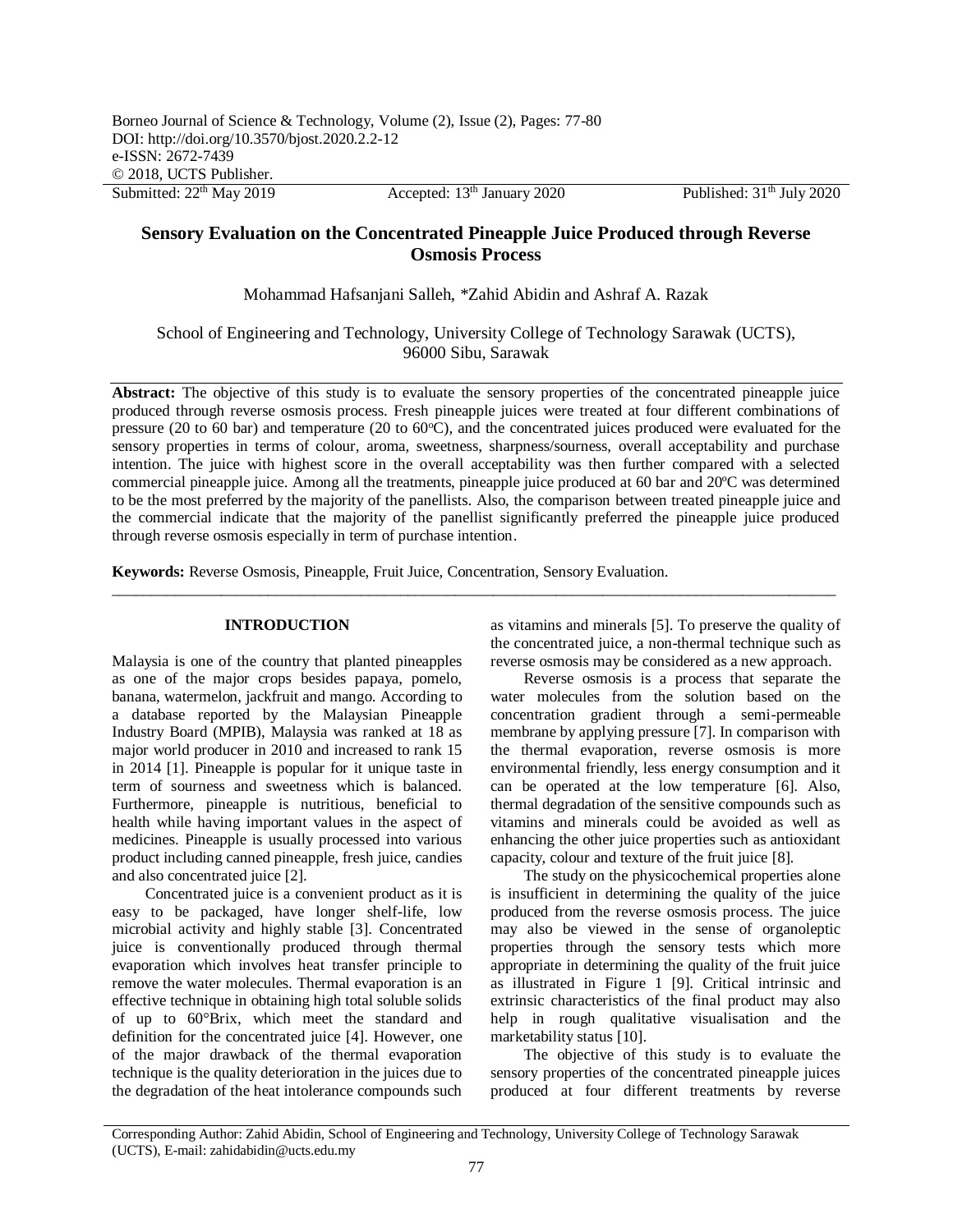osmosis process. Also, a comparison study were made between the best pineapple juice and the selected commercial pineapple juice.

The first stage of sensory test is to evaluate the pineapple juices treated at four different concentrations treatment. The treated pineapple juice with the highest overall acceptability score was chosen for the second stage of sensory test.

In the second stage, the treated pineapple juice will be compared with a selected commercial pineapple juice. The criteria for the evaluations were set similar to the first stage except that an additional of one more criteria namely purchase intention.



**Figure 1.** Structural model of factors determining the quality of fruit juices. Kraus and Popek [9]

## **MATERIALS AND METHODS**

## **Concentration process**

Two-level full factorial design was used for the experimental design and each run was done in triplicate. The pineapple juices were concentrated at four different treatments according to the factorial design as follow:

| i) A (20 bar and 20 °C)             |
|-------------------------------------|
| ii) B (20 bar and 60 $^{\circ}$ C)  |
| iii) C (60 bar and 20 °C)           |
| iv) D (60 bar and 60 $^{\circ}$ C). |

The reverse osmosis system used is a single-stage configuration with an output rate of 150 gallon per day of treated water. Also, a membrane with the spiral type (DOW Filmtech SW30-2514), stabilised salt rejection of 99.4% and  $0.7 \text{ m}^2$  effective surface area was selected as part of the reverse osmosis system.

Prior concentration process at 40 °C and 60 °C, pineapple juices was pre-heated using water bath technique (Memmert waterbath WNB45). The cover of waterbath system was left open during heating to avoid potential droplets formation from entering the pineapple juice. Also, opening the cover ease the process of monitoring of the pineapple juice temperature using thermometer.

# **Sensory test**

Sensory attributes such as colour, aroma, sweetness, tartness or sharpness and overall acceptability were evaluated using five-point hedonic scales and ten semitrained panellist [11]. The panellist are selected randomly with no specific allergic to any tropical fruits. The tests were carried out in the food sensory laboratory with well-prepared instrumentation and design facility. Two stages of sensory test were conducted and the results obtained were compared using t-test to check for any significant difference.

#### **RESULTS AND DISCUSSION**

Table 1 shows the results of the sensory evaluation of the treated pineapple juice. In term of colour criteria, the majority panellists favoured the treated pineapple juice C. This could be due to the intense colour produced at low temperature and high transmembrane pressure condition [12]. In contrast, pineapple juice produced at high temperature and low transmembrane pressure has the least colour score which represented by the treatment B. High temperature had a negative impact on the colour of the juice as it may cause the discolouration effect during the concentration process. Also, high temperature may cause degradation of heat sensitive component in the juice and subsequently can promote the caramelization, Maillard reaction or nonenzymatic browning process [13]. The brown pigment formation due to the effect of high temperature treatment may darken the juice and thus reducing the score for the colour appearance.

Pleasant aroma is one of the classical trait of tropical fruits due the aromatic properties which exhibit unique fragrant and varies according to the cultivars, agro-cultural practices and seasonal changes [14]. Juice from the treatment C scores the highest values probably because of the critical retention of aromatic compounds through low temperature and high during the concentration process. On the other hand, the juice from treatment B produced lowest score in terms of aroma characteristic. This could be due to the effect of high temperature applied during the concentration process. The high temperature during concentration process promote the permeability of the aromatic compounds through the membrane of reverse osmosis which allow the escape of the volatile compounds together with the permeate materials. Thus, the final juice produced at the high temperature treatment show less aroma intensity.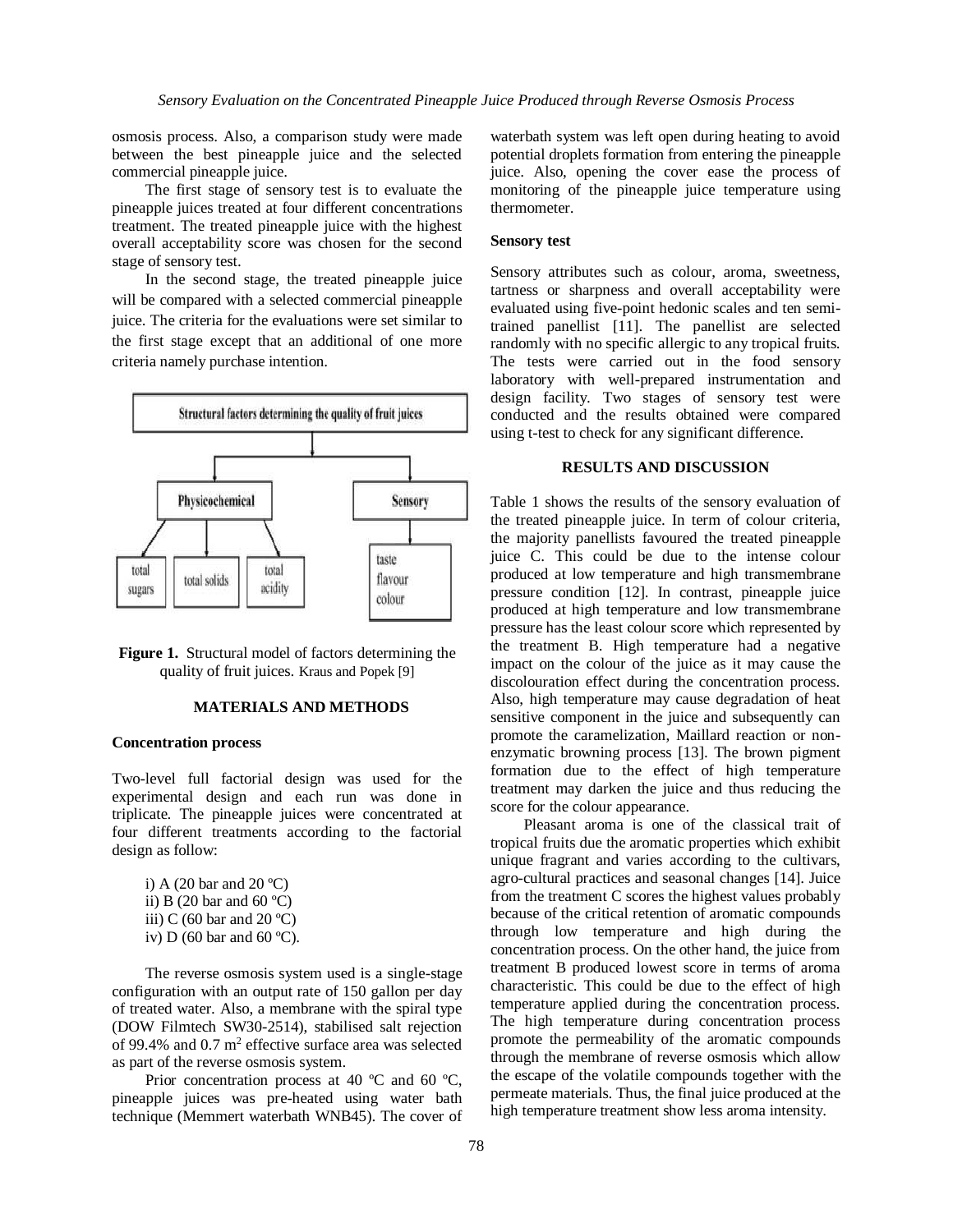For sweetness of the pineapple juices, majority of the panellist favoured treated pineapple juice C and D. The scores obtained for treatments C and D are significantly different with the treatments A and B. The difference of this scores could be due to the total soluble solids contents that represents the degree of the natural sweetness which were relatively high in the treatments C and D. As for A and B, both juices were treated at low transmembrane pressure where the concentration process by reverse osmosis process is less effective. Thus, the concentration process at low transmembrane pressure yields low percentage of total soluble solids.

Table 1: Results of sensory evaluation for different treatments of pineapple juices

| Pineapple                | Average score               |                                                                         |   |                                |
|--------------------------|-----------------------------|-------------------------------------------------------------------------|---|--------------------------------|
| juice                    | A                           | в                                                                       | C | D                              |
| characteristics          |                             |                                                                         |   |                                |
| Colour                   |                             | $3.7\pm0.23^a$ $3.2\pm0.12^b$ $4.0\pm0.26^a$                            |   | $3.3 + 0.28$ <sup>a</sup><br>h |
| Aroma                    | $2.2 \pm 0.34$ <sup>a</sup> | $2.1 \pm 0.23^{\text{a}}$ $2.6 \pm 0.26^{\text{a}}$                     |   | $2.4 \pm 0.19^a$               |
| Sweetness                | $2.0 \pm 0.30^{\text{a}}$   | $2.2 \pm 0.23^{\text{a}}$ 3.3 $\pm 0.18^{\text{b}}$                     |   | $3.4 \pm 0.10^b$               |
| Tartness/<br>sharpness   | $2.9 + 0.31$ <sup>a</sup>   | $3.1+0.32^a$ $3.8+0.24^b$                                               |   | $3.5 + 0.25^b$                 |
| Overall<br>acceptability |                             | $2.6\pm0.24^{\text{a}}$ $2.8\pm0.35^{\text{a}}$ $3.8\pm0.25^{\text{b}}$ |   | $3.2 + 0.23^b$                 |

Notes:- Treatment A (20 bar and 20 °C); B (20 bar and 60 °C); C (60 bar and 20 ºC); D (60 bar and 60 ºC). Identical letters in the same row do not differ significantly ( $p$  > 0.05).

One of the crucial attributes of the tropical based fruit juices is the tartness or sharpness sensation due to the ascorbic acid and other organic acids contents. Based on the results (Table 1), panellists were preferred juice from treatment C which could be due to the high preservation of ascorbic acid during the concentration process. Ascorbic acid is considered as a thermal sensitive compound and could be degraded under extreme temperature beyond its stability threshold [15];[16]. Also, the factor of high transmembrane pressure applied had an advantageous effect on the preservation of ascorbic acid. Higher transmembrane pressure promote better retention of ascorbic acids than that of the lower pressure. Therefore, treatment C has the highest score among all treatments due to low thermal and high transmembrane pressure factors that maximise the retention of ascorbic acid and other organic acids [12].

A second stage of sensory test was conducted between the most preferred pineapple juice with the highest overall acceptability score (treatment C) and a selected commercial pineapple juice. The criteria for evaluation were set similar to the first stage except that a new characteristic namely purchase intention was introduced. The purchase intention characteristic is

used to measure the marketability of the pineapple juices produced by the reverse osmosis system. The result of both products were presented in Table 2. The samples of pineapple juices were prepared according to the method employed by Deliza [17].

Table 2: Sensory evaluation results between the highest overall acceptability pineapple juice and selected commercial one

| Pineapple juice         | Average score                                            |                             |  |
|-------------------------|----------------------------------------------------------|-----------------------------|--|
| characteristics         | Treatment C                                              | Commercial                  |  |
| Colour                  | $4.4 \pm 0.42^a$                                         | $4.2 \pm 0.51$ <sup>a</sup> |  |
| Aroma                   | $2.7 \pm 0.53$ <sup>a</sup>                              | $2.4 \pm 0.60^a$            |  |
| <b>Sweetness</b>        | $3.2 \pm 0.35^a$                                         | $3.3 \pm 0.37$ <sup>a</sup> |  |
| Tartness/sharpness      | $3.1 \pm 0.62^a$                                         | $3.0 \pm 0.55$ <sup>a</sup> |  |
| Overall                 | $3.5 \pm 0.38$ <sup>a</sup>                              | $3.2 \pm 0.42^a$            |  |
| acceptability           |                                                          |                             |  |
| Purchase intention      | $4.5 \pm 0.44$ <sup>a</sup>                              | $3.6 \pm 0.30^b$            |  |
| Noto: Identical letters | $_{\text{tho}}$<br>$_{\alpha\alpha}$<br>max <sub>1</sub> | $\frac{1}{2}$ not diffor    |  |

Note: Identical letters in the same row do not differ significantly ( $p > 0.05$ ) among themselves.

Table 2 demonstrated that the differences between both pineapple juices were insignificant in terms of colour, aroma, sweetness, tartness, and overall acceptability. However, the purchase intention of both pineapple juices were significantly different  $(p<0.05)$  as verified through the t-test. The purchase intention was higher for the pineapple juice produced by the reverse osmosis than the commercial product. This could indicates that the high potential for marketability of the pineapple juice produced by the reverse osmosis system. This result is in agreement with the finding reported by Couto *et al*., [18] where the overall score for the pineapple juice produced by the reverse osmosis is higher than several selected local commercial pineapple juices. Also, panelist's preferences for the pineapple juice by the reverse osmosis over the commercial pineapple juices indicate that the quality preservation of the final product by the reverse osmosis is satisfactory [19].

## **CONCLUSION**

Majority of the panelist preferred pineapple juice which was treated at 60 bar transmembrane pressure and 20 ºC temperature. This was translated into the sensory scores where the juice produced through this treatment were superior in terms of colour, aroma, sweetness or sharpness and overall acceptability. When compared with a commercial pineapple juice, the sensory quality were comparable for both juices except for the purchase intention where majority panelist preferred the pineapple juice produced by the reverse osmosis. This study highlighted the potential of reverse osmosis technology as a promising technique to produce concentrated juice with an exceptional sensory quality.